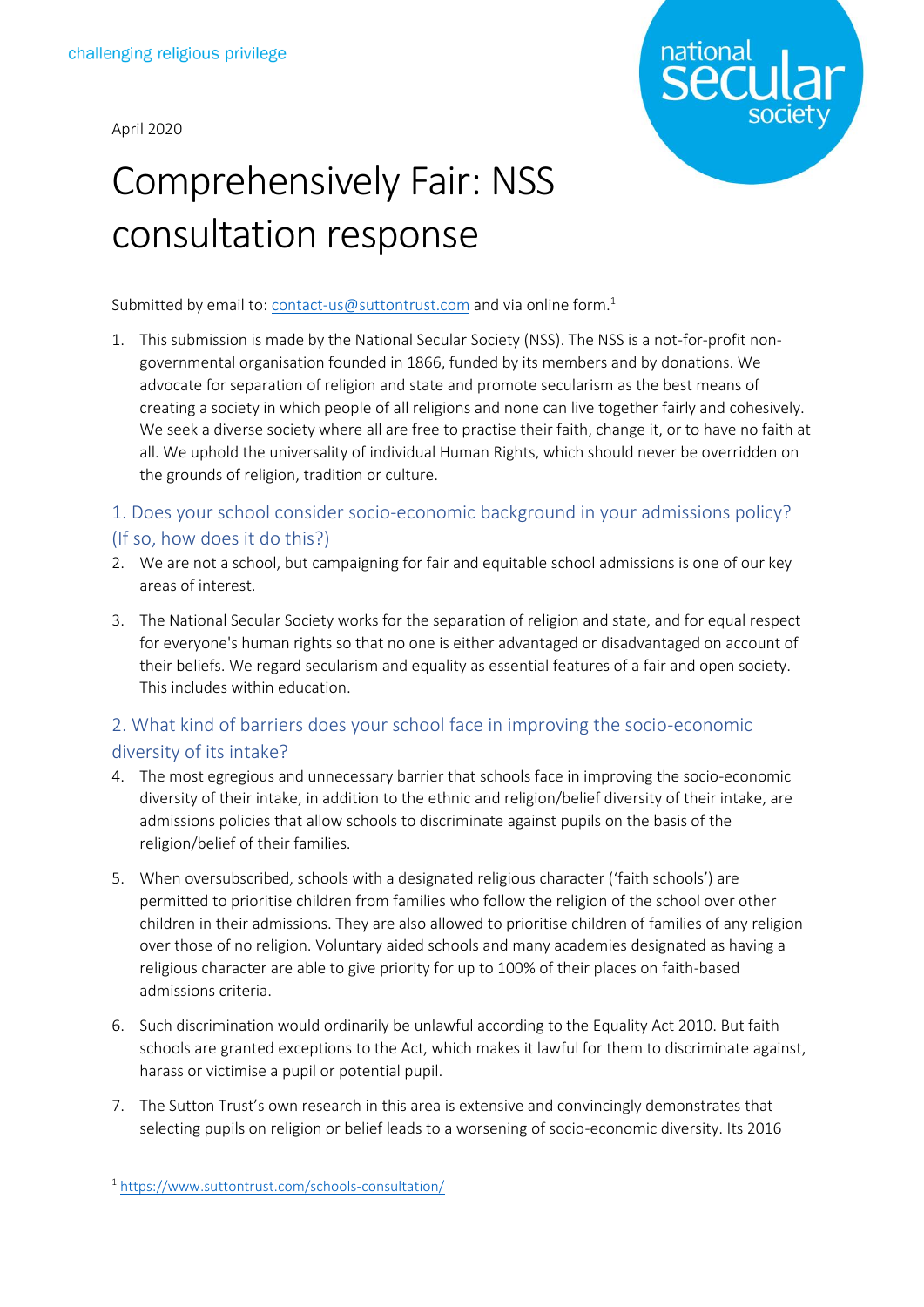analysis primary schools by Dr Rebecca Allen and Dr Meenakshi Parameshwaran found that over 1500 schools in England are "highly socially selective" and that Catholic faith schools are particularly selective in their intake: 2

- a. "It is generally true that non-religious schools are not particularly socially selective and that Roman Catholic and other religious primary schools are, regardless of governance status"
- b. "…socially selective primary schools are more likely to be found in London and other urban areas. They are often schools with a religious character who have chosen to apply religious oversubscription criteria."
- c. "Socially selective primary schools tend to use lengthy and more complex oversubscription criteria to decide who is allocated a place. These criteria can be complex for parents to navigate." Faith schools are able to use particularly complex oversubscription criteria when allocating places, and one school was found to be using 18 different criteria.
- 8. Furthermore, in 2013 the Sutton Trust found 6% of all parents with a child at a state school admitted to attending church services specifically to get their child into a faith school, with wealthier families more likely to do this.<sup>3</sup>
- 9. Faith schools also lead to ethnic segregation. The government's own data from 2016 found in free schools designated for minority faiths in the English school system (Islam, Judaism, Sikhism and Hinduism) the intake has been predominantly of pupils from similar ethnic backgrounds.<sup>4</sup>
- 10. In 2018 our ground breaking report *The choice delusion: how faith schools restrict primary school choice in England<sup>5</sup>* - showed that
	- a. Almost three in ten families across England live in areas where most or all of the closest primary schools are faith schools.
	- b. Every year between 45,000 60,000 families apply for primary schools in areas with extreme restrictions on non-faith school choice.
	- 11. While this report did not directly address the impact on socio-economic diversity/selection, it is reasonably to presume that less socio-economically advantaged families would be particularly impacted, given the complexity of school admissions processes and additional transport time/costs which can be imposed when your nearest school is not an option.

3. In your view, what would be the best way to improve socio-economic diversity in comprehensive schools? (e.g. random ballots, banding tests, prioritising pupil premium or other methods.)

12. Schools should no longer be permitted to discriminate on the grounds of religion/belief in admissions. The Equality Act should be amended to ensure that no publicly funded school is

<sup>2</sup> <https://www.slideshare.net/SirPeterLampl/the-sutton-trusts-caught-out-research-april-2016>

<sup>3</sup> <https://dera.ioe.ac.uk/30277/1/1parentpower-final.pdf>

<sup>4</sup> [https://consult.education.gov.uk/school-frameworks/schools-that-work-for-](https://consult.education.gov.uk/school-frameworks/schools-that-work-for-everyone/supporting_documents/SCHOOLS%20THAT%20WORK%20FOR%20EVERYONE%20%20FINAL.PDF)

[everyone/supporting\\_documents/SCHOOLS%20THAT%20WORK%20FOR%20EVERYONE%20%20FINAL.PDF](https://consult.education.gov.uk/school-frameworks/schools-that-work-for-everyone/supporting_documents/SCHOOLS%20THAT%20WORK%20FOR%20EVERYONE%20%20FINAL.PDF) <sup>5</sup> [https://www.secularism.org.uk/uploads/the-choice-delusion-how-faith-schools-restrict-primary-school-choice](https://www.secularism.org.uk/uploads/the-choice-delusion-how-faith-schools-restrict-primary-school-choice-in-england.pdf)[in-england.pdf](https://www.secularism.org.uk/uploads/the-choice-delusion-how-faith-schools-restrict-primary-school-choice-in-england.pdf)

<sup>25</sup> Red Lion Square, London WC1R 4RL | Tel: 020 7404 3126 | Email: enquiries@secularism.org.uk | www.secularism.org.uk